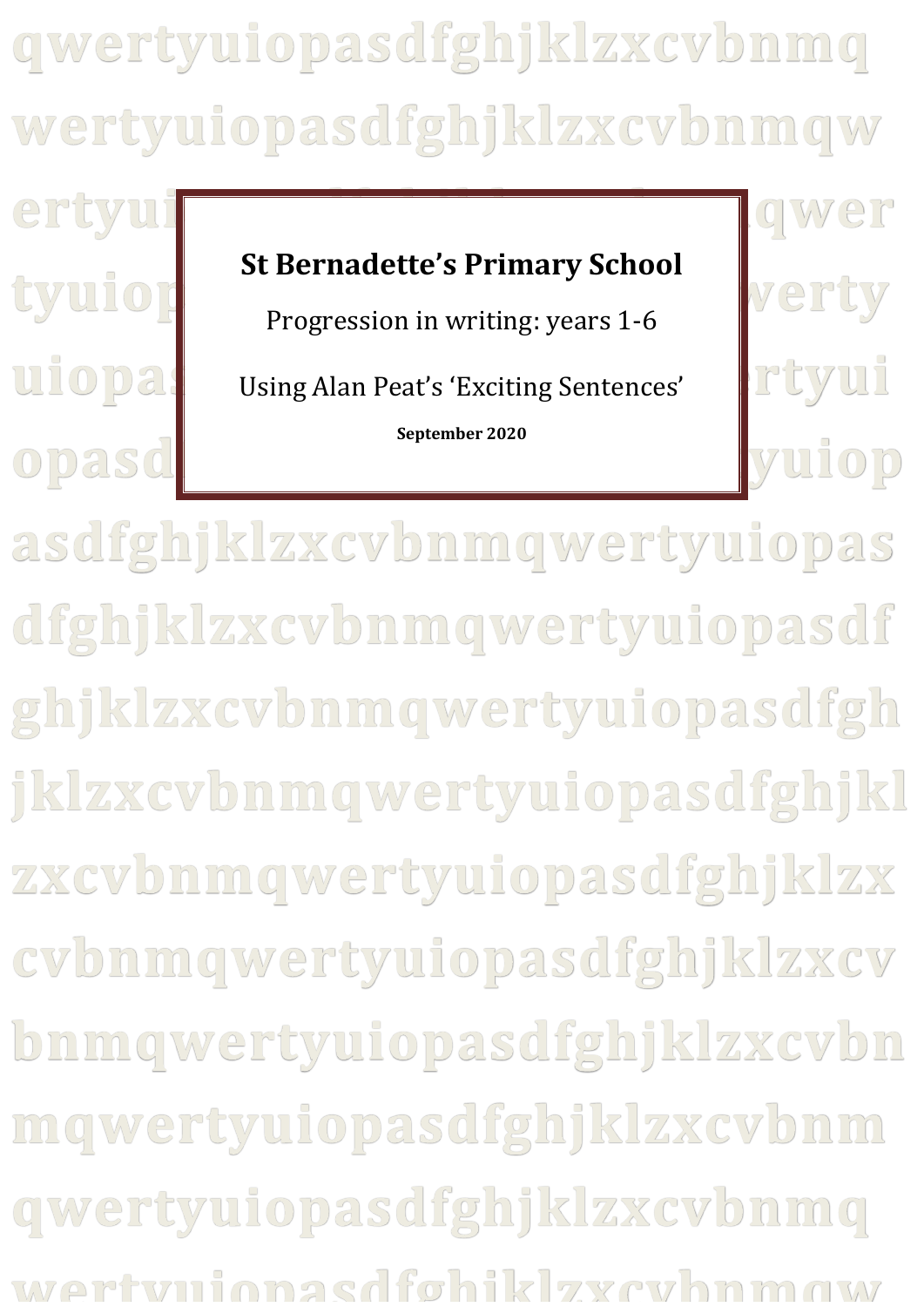| Year 1: Detail of content to be introduced (statutory requirement) |                                                                                                                                                         |  |
|--------------------------------------------------------------------|---------------------------------------------------------------------------------------------------------------------------------------------------------|--|
| Word                                                               | Regular plural noun suffixes -s or -es [for example, dog, dogs; wish,<br>wishes], including the effects of these suffixes on the meaning of the<br>noun |  |
|                                                                    | <b>Suffixes</b> that can be added to <b>verbs</b> where no change is needed in the<br>spelling of root words (e.g. helping, helped, helper)             |  |
|                                                                    | How the prefix un-changes the meaning of verbs and adjectives<br>[negation, for example, unkind, or undoing: untie the boat]                            |  |
| <b>Sentence</b>                                                    | How words can combine to make sentences                                                                                                                 |  |
|                                                                    | Joining words and joining clauses using and                                                                                                             |  |
| <b>Text</b>                                                        | Sequencing sentences to form short narratives                                                                                                           |  |
| <b>Punctuation</b>                                                 | Separation of words with spaces                                                                                                                         |  |
|                                                                    | Introduction to capital letters, full stops, question marks and exclamation<br>marks to demarcate sentences                                             |  |
|                                                                    | Capital letters for names and for the personal pronoun I                                                                                                |  |
| <b>Terminology</b>                                                 | letter, capital letter                                                                                                                                  |  |
| for pupils                                                         | word, singular, plural                                                                                                                                  |  |
|                                                                    | sentence                                                                                                                                                |  |
|                                                                    | punctuation, full stop, question mark, exclamation mark                                                                                                 |  |
| <b>Alan Peat</b>                                                   | All the Ws sentences                                                                                                                                    |  |
| sentences                                                          | 2A sentences                                                                                                                                            |  |
|                                                                    | <b>BOYS</b> sentences                                                                                                                                   |  |
|                                                                    | <b>List Sentences (AA/A)</b>                                                                                                                            |  |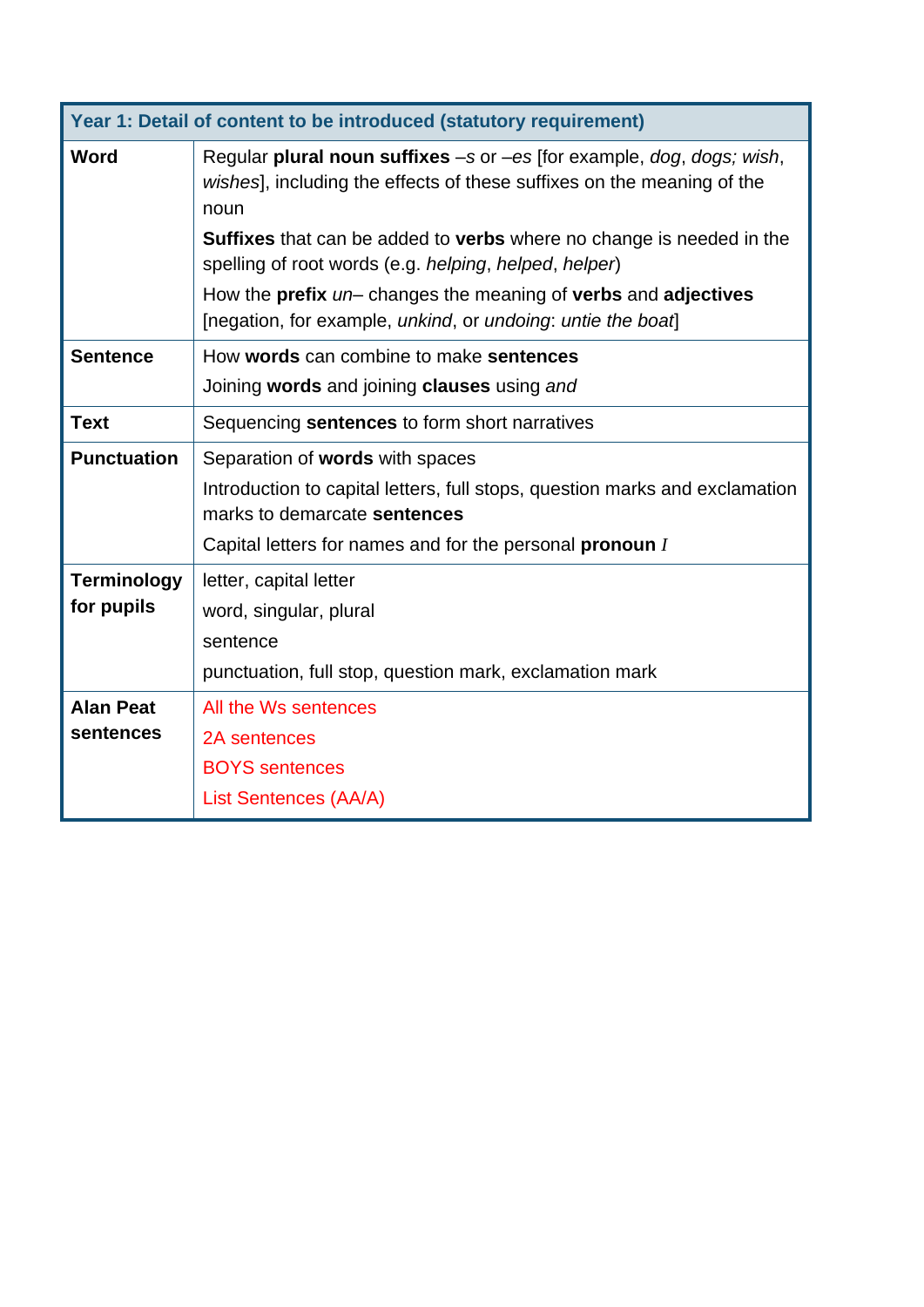| Year 2: Detail of content to be introduced (statutory requirement) |                                                                                                                                                     |  |
|--------------------------------------------------------------------|-----------------------------------------------------------------------------------------------------------------------------------------------------|--|
| Word                                                               | Formation of <b>nouns</b> using suffixes such as $-ness$ , $-er$ and by<br>compounding [for example, whiteboard, superman]                          |  |
|                                                                    | Formation of adjectives using suffixes such as -ful, -less                                                                                          |  |
|                                                                    | (A fuller list of suffixes can be found in the year 2 spelling section in<br>English Appendix 1)                                                    |  |
|                                                                    | Use of the suffixes $-er$ , $-est$ in adjectives and the use of $-ly$ in<br>Standard English to turn adjectives into adverbs                        |  |
| <b>Sentence</b>                                                    | <b>Subordination</b> (using when, if, that, because) and co-ordination (using<br>or, and, but)                                                      |  |
|                                                                    | Expanded noun phrases for description and specification [for example,<br>the blue butterfly, plain flour, the man in the moon]                      |  |
|                                                                    | How the grammatical patterns in a sentence indicate its function as<br>a statement, question, exclamation or command                                |  |
| <b>Text</b>                                                        | Correct choice and consistent use of present tense and past tense<br>throughout writing                                                             |  |
|                                                                    | Use of the progressive form of verbs in the present and past tense to<br>mark actions in progress [for example, she is drumming, he was<br>shouting |  |
| <b>Punctuation</b>                                                 | Use of capital letters, full stops, question marks and exclamation marks<br>to demarcate sentences                                                  |  |
|                                                                    | Commas to separate items in a list                                                                                                                  |  |
|                                                                    | Apostrophes to mark where letters are missing in spelling and to mark<br>singular possession in nouns [for example, the girl's name]                |  |
| <b>Terminology</b>                                                 | noun, noun phrase                                                                                                                                   |  |
| for pupils                                                         | statement, question, exclamation, command                                                                                                           |  |
|                                                                    | compound, suffix                                                                                                                                    |  |
|                                                                    | adjective, adverb, verb                                                                                                                             |  |
|                                                                    | tense (past, present)                                                                                                                               |  |
|                                                                    | apostrophe, comma                                                                                                                                   |  |
| <b>Alan Peat</b>                                                   | <b>List sentences</b>                                                                                                                               |  |
| sentences                                                          | What/How + ! sentences                                                                                                                              |  |
| All of year 1                                                      | Verb next verb sentences                                                                                                                            |  |
| plus:                                                              | Simile sentences                                                                                                                                    |  |
|                                                                    | Short sentences(AA/A)                                                                                                                               |  |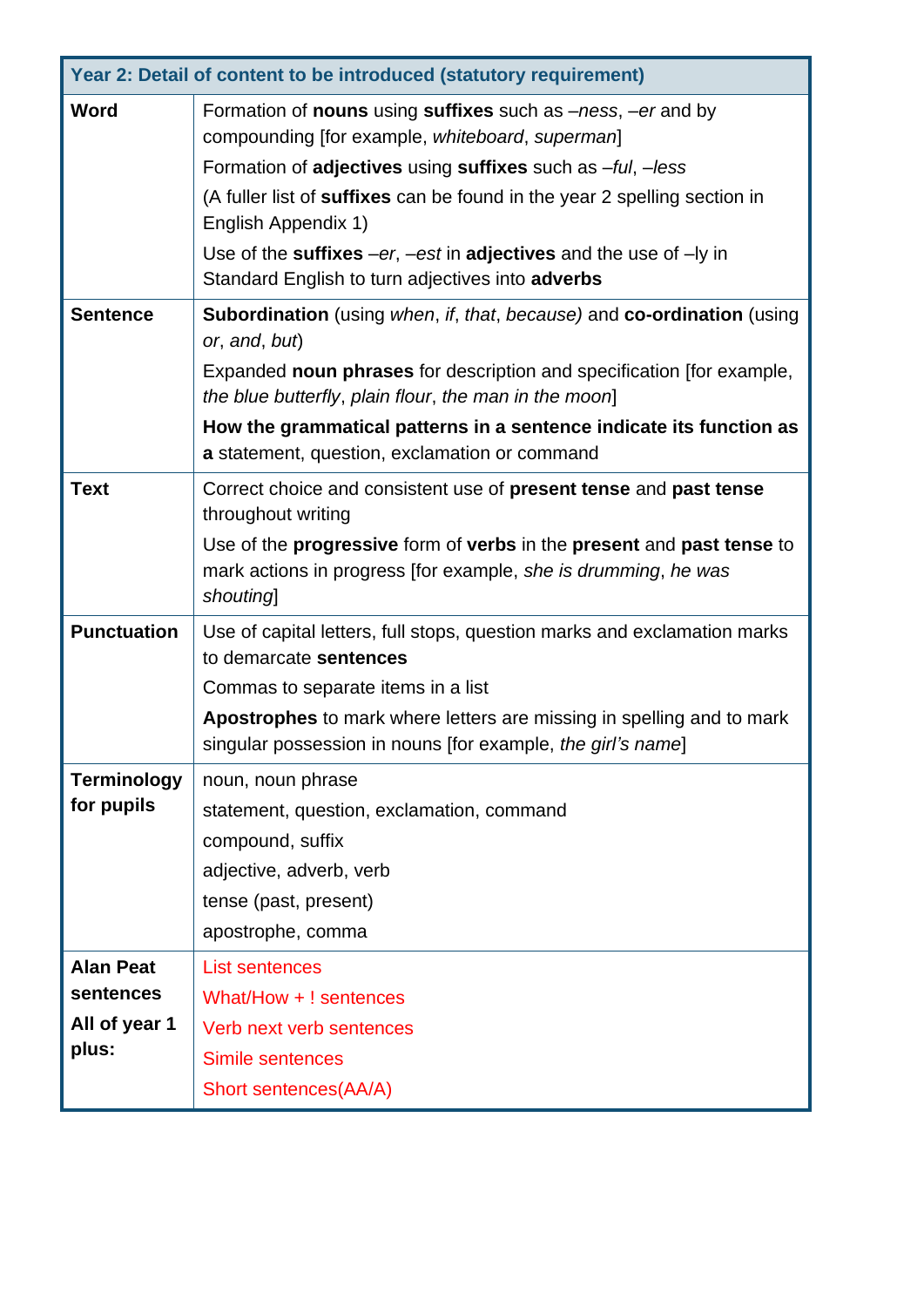| Year 3: Detail of content to be introduced (statutory requirement) |                                                                                                                                                                                                                                                    |  |
|--------------------------------------------------------------------|----------------------------------------------------------------------------------------------------------------------------------------------------------------------------------------------------------------------------------------------------|--|
| Word                                                               | Formation of nouns using a range of prefixes [for example super-,<br>anti-, $auto$ -]                                                                                                                                                              |  |
|                                                                    | Use of the forms a or an according to whether the next word begins<br>with a consonant or a vowel [for example, a rock, an open box]                                                                                                               |  |
|                                                                    | Word families based on common words, showing how words are<br>related in form and meaning [for example, solve, solution, solver,<br>dissolve, insoluble]                                                                                           |  |
| <b>Sentence</b>                                                    | Expressing time, place and cause using <b>conjunctions</b> [for example,<br>when, before, after, while, so, because, adverbs [for example, then,<br>next, soon, therefore], or prepositions [for example, before, after,<br>during, in, because of |  |
| <b>Text</b>                                                        | Introduction to paragraphs as a way to group related material                                                                                                                                                                                      |  |
|                                                                    | Headings and sub-headings to aid presentation                                                                                                                                                                                                      |  |
|                                                                    | Use of the <b>present perfect</b> form of <b>verbs</b> instead of the simple past [for<br>example, He has gone out to play contrasted with He went out to play]                                                                                    |  |
| <b>Punctuation</b>                                                 | Introduction to inverted commas to <b>punctuate</b> direct speech                                                                                                                                                                                  |  |
| <b>Terminology</b>                                                 | preposition, conjunction                                                                                                                                                                                                                           |  |
| for pupils                                                         | word family, prefix                                                                                                                                                                                                                                |  |
|                                                                    | clause, subordinate clause                                                                                                                                                                                                                         |  |
|                                                                    | direct speech                                                                                                                                                                                                                                      |  |
|                                                                    | consonant, consonant letter vowel, vowel letter                                                                                                                                                                                                    |  |
|                                                                    | inverted commas (or 'speech marks')                                                                                                                                                                                                                |  |
| <b>Alan Peat</b><br>sentences                                      | Verb, person sentences                                                                                                                                                                                                                             |  |
|                                                                    | Emotion word, comma sentences                                                                                                                                                                                                                      |  |
|                                                                    | Adverb from adjective sentences                                                                                                                                                                                                                    |  |
| All of years<br>$1-2$ plus:                                        | Description, which + simile sentences                                                                                                                                                                                                              |  |
|                                                                    | The more, the more sentence                                                                                                                                                                                                                        |  |
|                                                                    | 3-ed sentences                                                                                                                                                                                                                                     |  |
|                                                                    | Noun, who/which/where                                                                                                                                                                                                                              |  |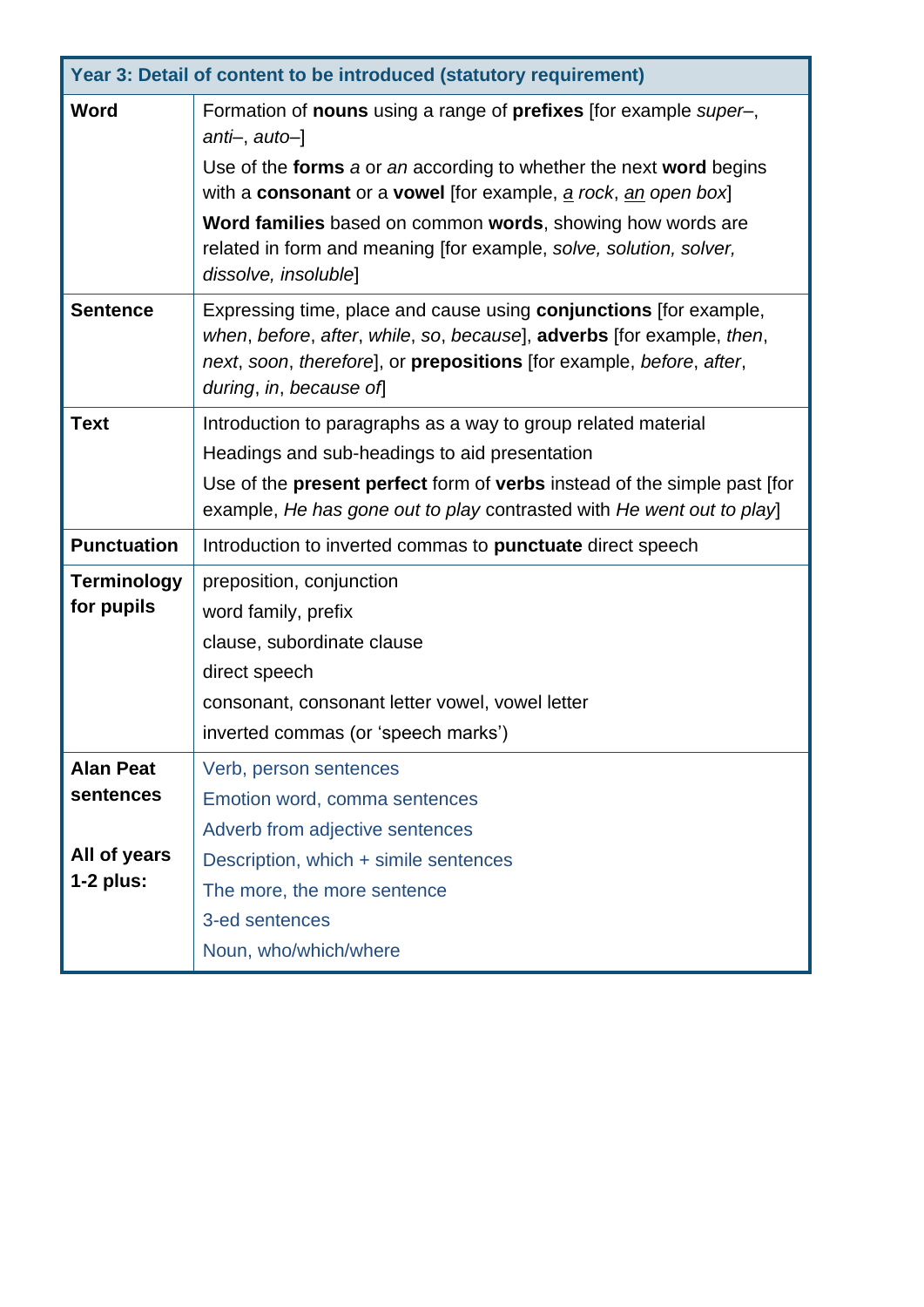| Year 4: Detail of content to be introduced (statutory requirement) |                                                                                                                                                                                                                                                                                                                                                      |  |
|--------------------------------------------------------------------|------------------------------------------------------------------------------------------------------------------------------------------------------------------------------------------------------------------------------------------------------------------------------------------------------------------------------------------------------|--|
| Word                                                               | The grammatical difference between plural and possessive $-s$<br>Standard English forms for verb inflections instead of local spoken<br>forms [for example, we were instead of we was, or I did instead of I<br>done]                                                                                                                                |  |
| <b>Sentence</b>                                                    | Noun phrases expanded by the addition of modifying adjectives, nouns<br>and preposition phrases (e.g. the teacher expanded to: the strict maths<br>teacher with curly hair)<br>Fronted adverbials [for example, <i>Later that day</i> , <i>I heard the bad news.</i> ]                                                                               |  |
| <b>Text</b>                                                        | Use of paragraphs to organise ideas around a theme<br>Appropriate choice of pronoun or noun within and across sentences to<br>aid cohesion and avoid repetition                                                                                                                                                                                      |  |
| <b>Punctuation</b>                                                 | Use of inverted commas and other punctuation to indicate direct<br>speech [for example, a comma after the reporting clause; end<br>punctuation within inverted commas: The conductor shouted, "Sit<br>down!"]<br>Apostrophes to mark plural possession [for example, the girl's name,<br>the girls' names]<br>Use of commas after fronted adverbials |  |
| <b>Terminology</b><br>for pupils                                   | determiner<br>pronoun, possessive pronoun<br>adverbial                                                                                                                                                                                                                                                                                               |  |
| <b>Alan Peat</b><br>sentences<br>All of years<br>$1-3$ plus:       | 2 adjective pairs sentences<br>4A sentences<br>If, if, if, then sentence<br>Double ly ending sentences<br>Personification of weather sentences/ This is that sentences<br>First word, last sentences (good for dialogue)                                                                                                                             |  |
|                                                                    | Then & Now sentences                                                                                                                                                                                                                                                                                                                                 |  |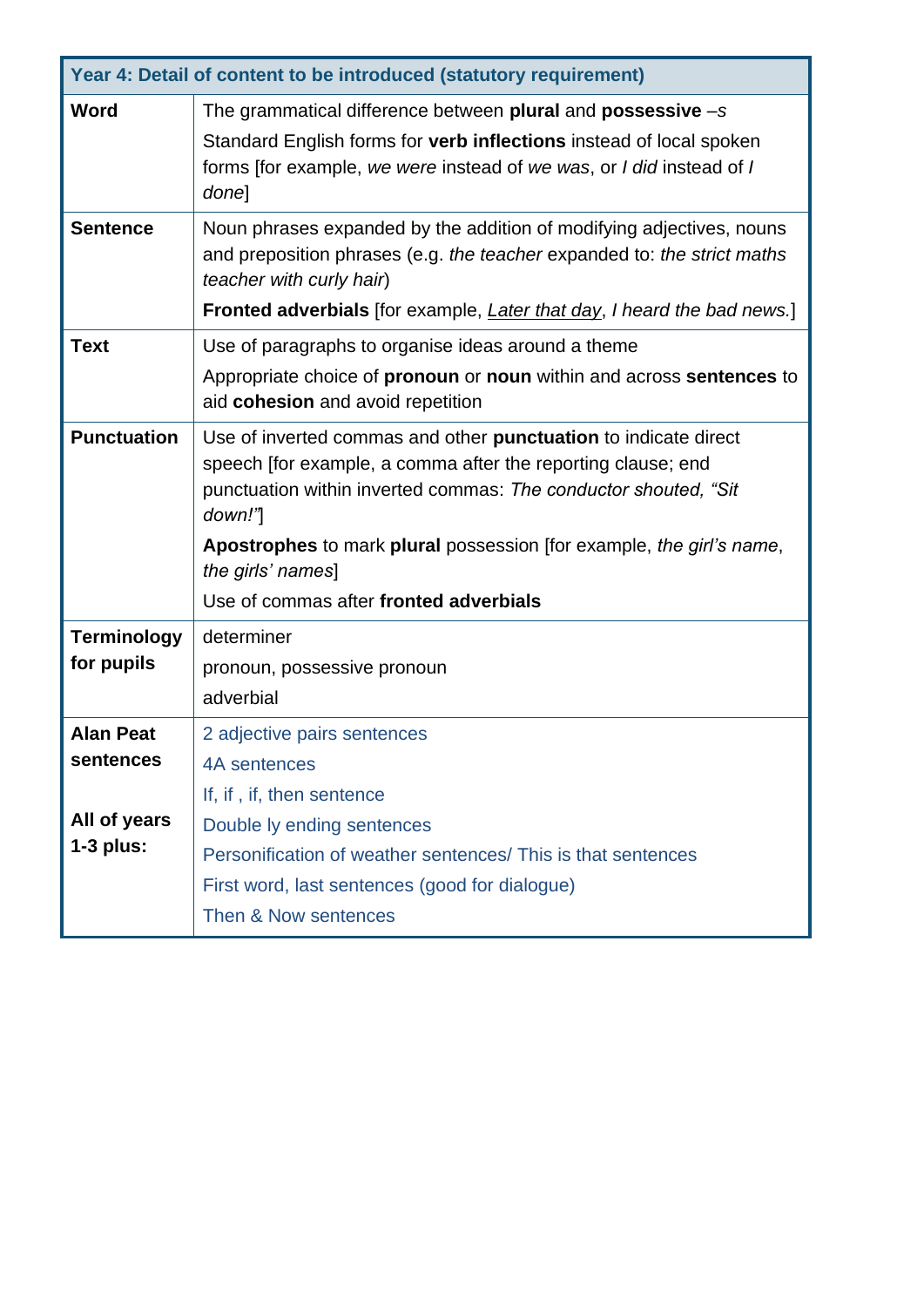| Year 5: Detail of content to be introduced (statutory requirement) |                                                                                                                                                                                                                   |  |  |
|--------------------------------------------------------------------|-------------------------------------------------------------------------------------------------------------------------------------------------------------------------------------------------------------------|--|--|
| Word                                                               | Converting nouns or adjectives into verbs using suffixes [for example,<br>$-\alpha t$ e; $-i$ se; $-i\beta$                                                                                                       |  |  |
|                                                                    | Verb prefixes [for example, dis-, de-, mis-, over- and re-]                                                                                                                                                       |  |  |
| <b>Sentence</b>                                                    | Relative clauses beginning with who, which, where, when, whose, that,                                                                                                                                             |  |  |
|                                                                    | or an omitted relative pronoun                                                                                                                                                                                    |  |  |
|                                                                    | Indicating degrees of possibility using <b>adverbs</b> for example, <i>perhaps</i> ,<br>surely] or modal verbs [for example, might, should, will, must]                                                           |  |  |
| <b>Text</b>                                                        | Devices to build <b>cohesion</b> within a paragraph [for example, <i>then</i> , after<br>that, this, firstly                                                                                                      |  |  |
|                                                                    | Linking ideas across paragraphs using <b>adverbials</b> of time [for example,<br>later], place [for example, nearby] and number [for example, secondly]<br>or tense choices [for example, he had seen her before] |  |  |
| <b>Punctuation</b>                                                 | Brackets, dashes or commas to indicate parenthesis                                                                                                                                                                |  |  |
|                                                                    | Use of commas to clarify meaning or avoid ambiguity                                                                                                                                                               |  |  |
| <b>Terminology</b>                                                 | modal verb, relative pronoun                                                                                                                                                                                      |  |  |
| for pupils                                                         | relative clause                                                                                                                                                                                                   |  |  |
|                                                                    | parenthesis, bracket, dash                                                                                                                                                                                        |  |  |
|                                                                    | cohesion, ambiguity                                                                                                                                                                                               |  |  |
| <b>Alan Peat</b>                                                   | <b>Outside (inside) sentences</b>                                                                                                                                                                                 |  |  |
| sentences                                                          | Imagine 3 examples sentences                                                                                                                                                                                      |  |  |
|                                                                    | Object/Person (aka) sentences                                                                                                                                                                                     |  |  |
| All of years                                                       | <b>Sound! Cause sentences</b>                                                                                                                                                                                     |  |  |
| $1-4$ plus:                                                        | <b>Many questions</b>                                                                                                                                                                                             |  |  |
|                                                                    | De: De sentences                                                                                                                                                                                                  |  |  |
|                                                                    | 3 bad - dash question sentences                                                                                                                                                                                   |  |  |
|                                                                    | Name – adjective pair – sentences (dashes)                                                                                                                                                                        |  |  |
|                                                                    | Emotion - consequence sentences                                                                                                                                                                                   |  |  |